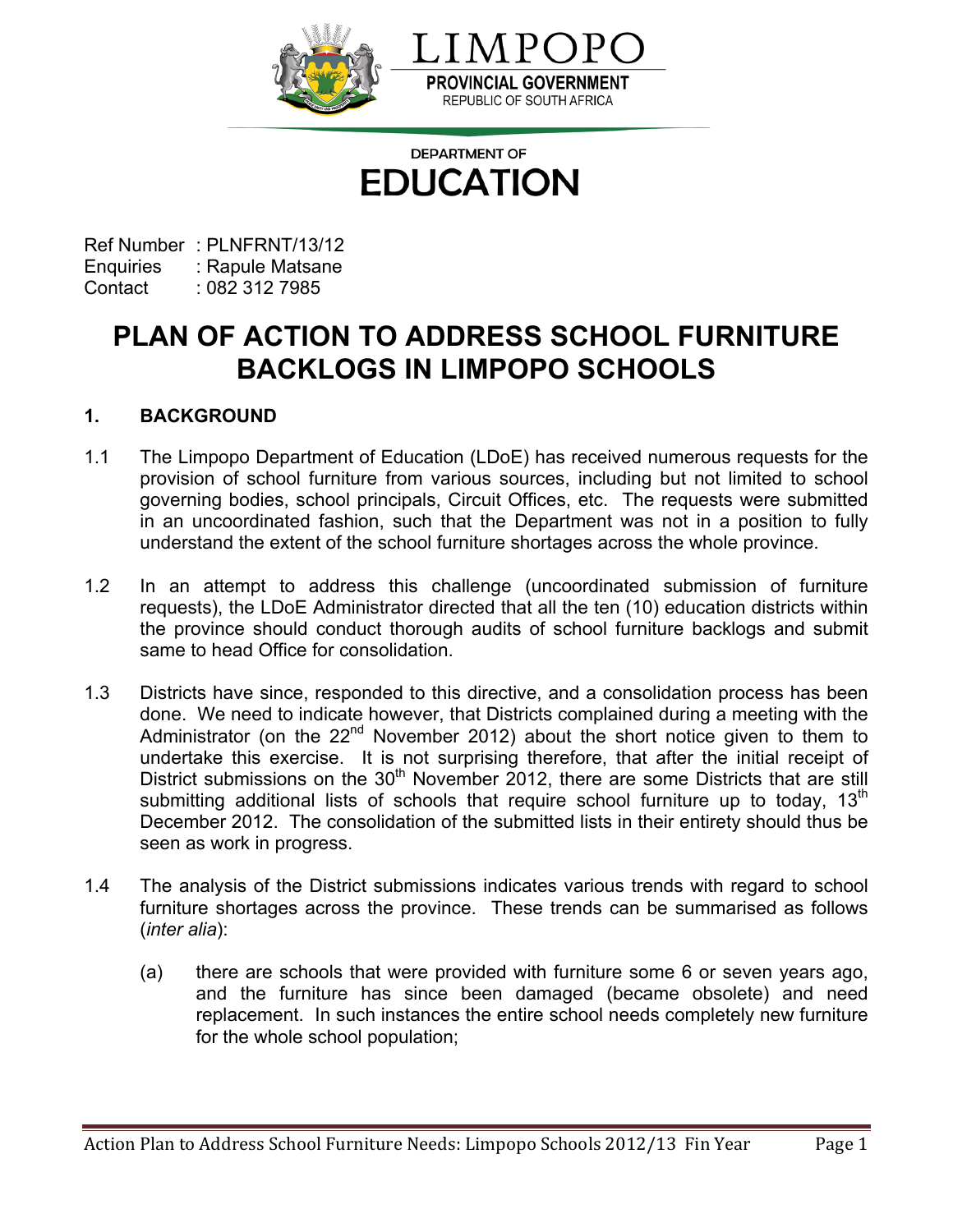- (b) there are schools which were supplied with furniture in the past 3 or 4 years. Due to vandalasim, some of the furniture got broken and need replacement. Such schools will need top ups;
- (c) there are schools which were provided with school furniture some 3 or 4 years back, and their enrolments have since increased. Such schools will need top ups; and
- (d) there are schools which were provided with furniture some few years back. At the time of the furniture delivery, the school did not have adequate accommodation (shortage of classrooms), and the furniture delivered was equivalent to the available classroom accommodation space. The Department has since built additional classrooms, and there is a need to furnish those new classrooms and/or new administration blocks.

# **2. AVAILABLE RESOURCES TO ADDRESS THE SCHOOL FURNITURE BACKLOG**

- 2.1 The LDoE has put aside an amount of R30 million to address school furniture needs from its 2012/13 Equitable Share Budget. The Department could not utilise this budget earlier since the contracts for the supply of school furniture had expired.
- 2.2 The Administrator is currently in the process of exploring other legal procurement strategies with the Provincial Treasury to facilitate a fast-tracked procurement process for school furniture, using Limpopo School Furniture manufacturers within this financial year. This approach is very much similar to the approach adopted for the procurement of stationery, wherein manufacturers of stationery in the country were invited to a briefing session on the procurement and delivery of stationery. ON 22<sup>nd</sup> November 2012, the manufacturers of school furniture exclusively in Limpopo were invited to such a briefing session; and all have shown their enthusiasm to be part of the solution in this regards. Because all manufacturers of school furniture were present at the briefing session, the Provincial Treasury will be asked to approve a deviation from the normal procurement processes in terms of section 16A6.4 of the Treasury Regulations. A closed tender process will be the route taken.
- 2.3 Arising from the meeting convened by the Deputy Minister with Section27, the Limpopo Department of Education was requested to submit a consolidated list of school furniture needs in the province. **Annexure A: "Consolidated School furniture needs in Limpopo Schools as at 30th November 2012"**, was submitted by the LDoE, which was an extract from the submissions made by the Districts in their response to the Administrator's directive for a thorough audit on school furniture shortages. The grand total estimated for supplying primary and secondary schools (as per District submissions) was R118 131 000. With the R30 million available in the 2012/12 Equitable Share Budget of the LDoE, the deficit was estimated at R88 131 000. This is the magnitude of assistance the LDoE tabled with the DBE. It must however be stated that the R40 million has been allocated for the 2013/14 financial year. In essence, after 01 April 2014, the deficit will stand at R48.131 million.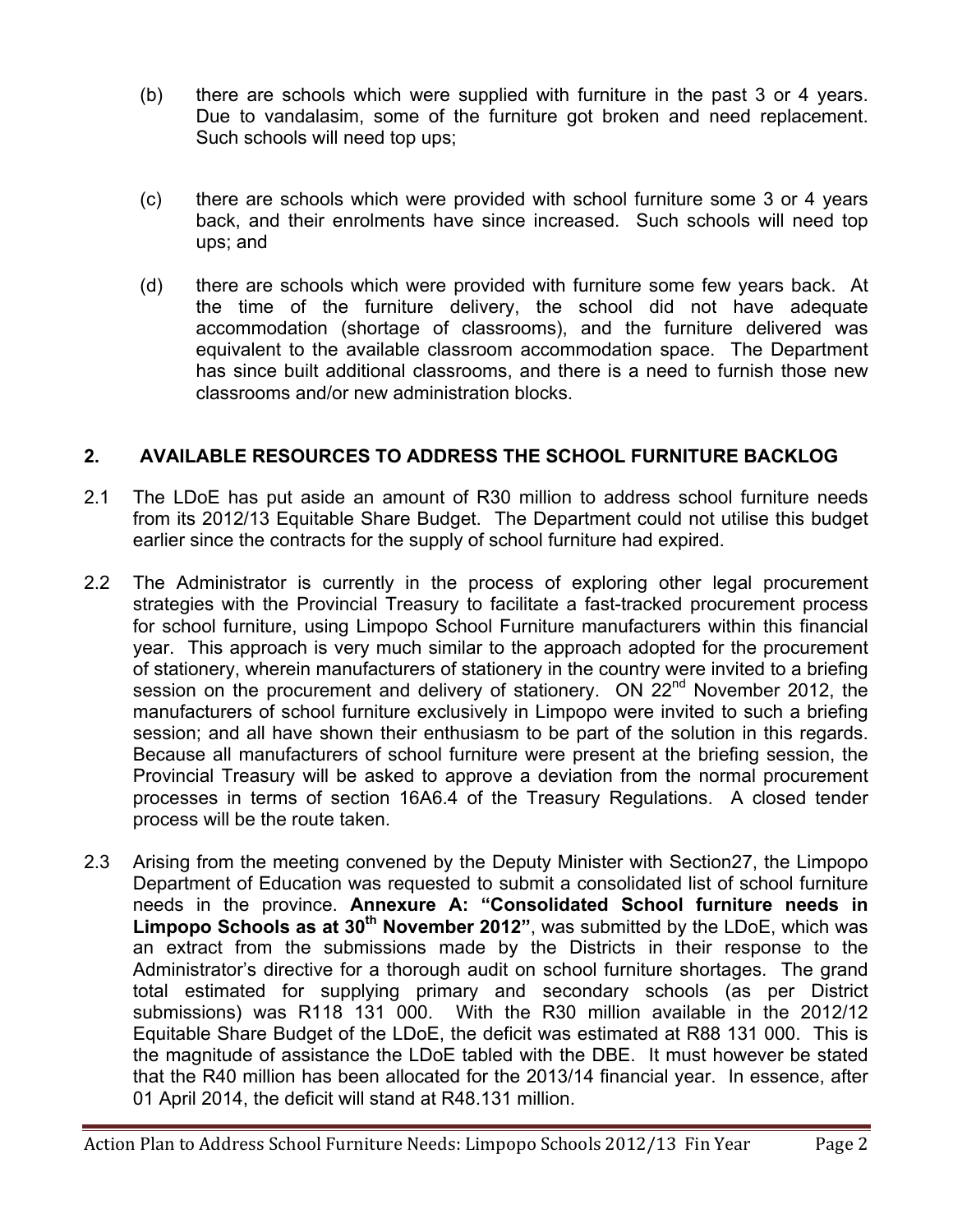2.4 The DBE is presently working on providing top-up where provinces have shortfalls. Details of this will be made available in January 2013.

## **3. PRIORITISATION OF SCHOOL FURNITURE NEEDS IN OUR SCHOOLS**

- 3.1 As indicated above, the analysis of the District submissions on school furniture needs have indicated various trends. We have used these various trends to prioritise the school furniture needs against the available resources (financial) currently available during this current financial year.
- 3.2 Our immediate priority is to target those schools where there are hundred (100) or more learners without seating accommodation; targeting those schools with the highest number of learners first on a sliding scale within the limits of the available budget. For example, if there are five schools, A, B, C, D and E with varying furniture shortages as follows: A = 450 (learners without furniture), B = 100, C = 600, D = 150, and E = 200, the prioritisation will be as from the highest to the lowest numbers of learners without school furniture as follows:  $C = 600$ ;  $A = 450$ ;  $E = 200$ ;  $D = 150$ ;  $B = 100$ .

# *Table 1: Summary of the analysis of schools with more than 100 learners without school furniture in Limpopo*

|         | <b>Name of Education District</b>                | <b>No. of Primary</b><br><b>Schools with</b><br>100 and more<br>learners<br>without<br>furniture | <b>Number of</b><br><b>Double</b><br><b>Combination</b><br><b>Desks</b><br><b>Required</b> | <b>Estimate Cost</b><br>to Acquire the<br>required<br><b>Double</b><br><b>Combination</b><br><b>Desks (in '000)</b> | <b>Number of</b><br><b>Learners</b><br><b>Affected by</b><br>lack of Sitting<br><b>Accomodation</b> |
|---------|--------------------------------------------------|--------------------------------------------------------------------------------------------------|--------------------------------------------------------------------------------------------|---------------------------------------------------------------------------------------------------------------------|-----------------------------------------------------------------------------------------------------|
| $1_{-}$ | <b>Vhembe Education District</b>                 | 121                                                                                              | 14'258                                                                                     | R13'545                                                                                                             | 28'516                                                                                              |
| 2.      | Mopani Education District                        | 53                                                                                               | 7'584                                                                                      | R7'205                                                                                                              | 15'168                                                                                              |
| 3.      | Lebowakgomo Education<br><b>District</b>         | 46                                                                                               | 5'524                                                                                      | R5'250                                                                                                              | 11'048                                                                                              |
| 4.      | <b>Tzaneen Education District</b>                | 51                                                                                               | 5'472                                                                                      | R5'198                                                                                                              | 10'944                                                                                              |
| 5.      | Sekhukhune Education<br><b>District</b>          | 44                                                                                               | 5'193                                                                                      | R4'933                                                                                                              | 10'386                                                                                              |
|         | 6. Capricorn Education<br><b>District</b>        | 40                                                                                               | 4'786                                                                                      | R4'550                                                                                                              | 9'572                                                                                               |
|         | 7. Waterberg Education<br><b>District</b>        | 27                                                                                               | 3'302                                                                                      | R3'140                                                                                                              | 6'604                                                                                               |
| 8.      | <b>Riba Cross Education</b><br><b>District</b>   | 20                                                                                               | 2'579                                                                                      | R2'450                                                                                                              | 5'158                                                                                               |
| 9.      | Mogalakwena Education<br><b>District</b>         | 32                                                                                               | 2'400 DCD<br>620 Chairs                                                                    | R2'280<br>R <sub>62</sub>                                                                                           | 2'309                                                                                               |
|         | 10. Tshipise Sagole Education<br><b>District</b> | 19                                                                                               | 2'105                                                                                      | R1'750                                                                                                              | 4'210                                                                                               |

## **PRIMARY SCHOOLS**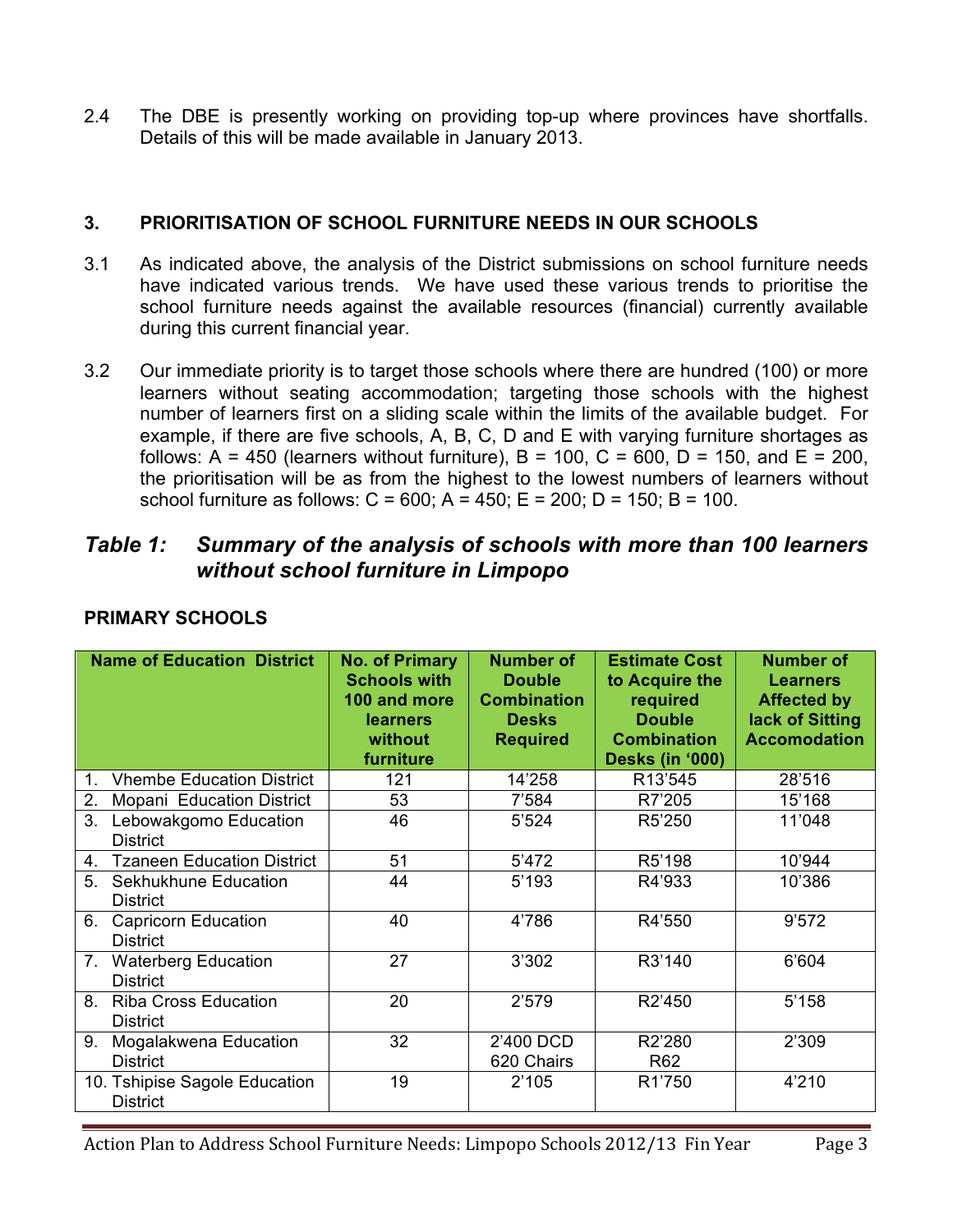| <b>GRAND TOTAL</b> | 453 | 53'200 DCD | <b>R50'301 (DCD)</b> | 106'400 |
|--------------------|-----|------------|----------------------|---------|
|                    |     |            |                      |         |

# **SECONDARY SCHOOLS**

| <b>Name of Education District</b>                         | No. of<br><b>Secondary</b><br><b>Schools with</b><br>100 and more<br>learners<br>without<br>furniture | <b>Number of</b><br><b>Single</b><br><b>Combination</b><br><b>Desks</b><br><b>Required</b> | <b>Estimate</b><br><b>Cost to</b><br><b>Acquire the</b><br>required<br><b>Single</b><br><b>Combination</b><br><b>Desks</b> | <b>Number of</b><br><b>Learners</b><br><b>Affected by</b><br>lack of Sitting<br><b>Accomodation</b> |
|-----------------------------------------------------------|-------------------------------------------------------------------------------------------------------|--------------------------------------------------------------------------------------------|----------------------------------------------------------------------------------------------------------------------------|-----------------------------------------------------------------------------------------------------|
| <b>Vhembe Education District</b><br>$1_{-}$               | 87                                                                                                    | 23'330                                                                                     | R19'363                                                                                                                    | 23'330                                                                                              |
| 2.<br><b>Capricorn Education District</b>                 | 42                                                                                                    | 12'318                                                                                     | R10'225                                                                                                                    | 12'318                                                                                              |
| 3 <sub>1</sub><br>Sekhukhune Education<br><b>District</b> | 46                                                                                                    | 9'528                                                                                      | R7'910                                                                                                                     | 9'528                                                                                               |
| <b>Tzaneen Education District</b><br>4.                   | 31                                                                                                    | 8'329                                                                                      | R9'913                                                                                                                     | 8'329                                                                                               |
| 5.<br><b>Mopani Education District</b>                    | 34                                                                                                    | 8'255                                                                                      | R6'852                                                                                                                     | 8'255                                                                                               |
| 6.<br>Lebowakgomo Education<br><b>District</b>            | 37                                                                                                    | 7'497                                                                                      | R6'222                                                                                                                     | 7'497                                                                                               |
| 7.<br><b>Tshipise Sagole Education</b><br><b>District</b> | 22                                                                                                    | 5'996                                                                                      | R4'980                                                                                                                     | 5'996                                                                                               |
| 8.<br><b>Riba Cross Education District</b>                | 25                                                                                                    | 5'154                                                                                      | R4'278                                                                                                                     | 5'154                                                                                               |
| 9.<br><b>Waterberg Education District</b>                 | 23                                                                                                    | 4'913                                                                                      | R4'077                                                                                                                     | 4'913                                                                                               |
| 10. Mogalakwena Education<br><b>District</b>              | 6                                                                                                     | 2'309                                                                                      | R1'920                                                                                                                     | 2'309                                                                                               |
| <b>GRAND TOTAL</b>                                        | 353                                                                                                   | 87'629                                                                                     | R67'830                                                                                                                    | 87'629                                                                                              |

## 4. **PLAN OF ACTION OF THE LIMPOPO DEPARTMENT OF EDUCATION IN ADDRESSING FURNITURE SHORTAGES AT THE IDENTIFIED SCHOOLS (SEE ANNEXURE A)**

4.1 The following summarised plan of action will guide the procurement and delivery processes of school furniture to the identified primary and secondary schools in Limpopo. The school furniture burden will further be alleviated with the R40 million allocation earmarked for the 2013/14 financial year.

 Top-ups that the DBE is currently working on to augment Provincial shortfalls, will go a long way in reducing and ultimately eradicating the chronic school furniture backlog in Limpopo.

| <b>ACTIVITY</b>              | <b>TIME FRAME</b>                                         | <b>RESPONSIBILITY</b> | <b>OUTCOMES</b>            |
|------------------------------|-----------------------------------------------------------|-----------------------|----------------------------|
| Meeting                      | with District   22 <sup>nd</sup> November   Administrator |                       | Shared ideas between the   |
| Officials to Understand 2012 |                                                           |                       | Administrator and District |
| the Understand<br>the        |                                                           |                       | <b>Officials</b>           |
| Extent<br>the<br>οf          |                                                           |                       |                            |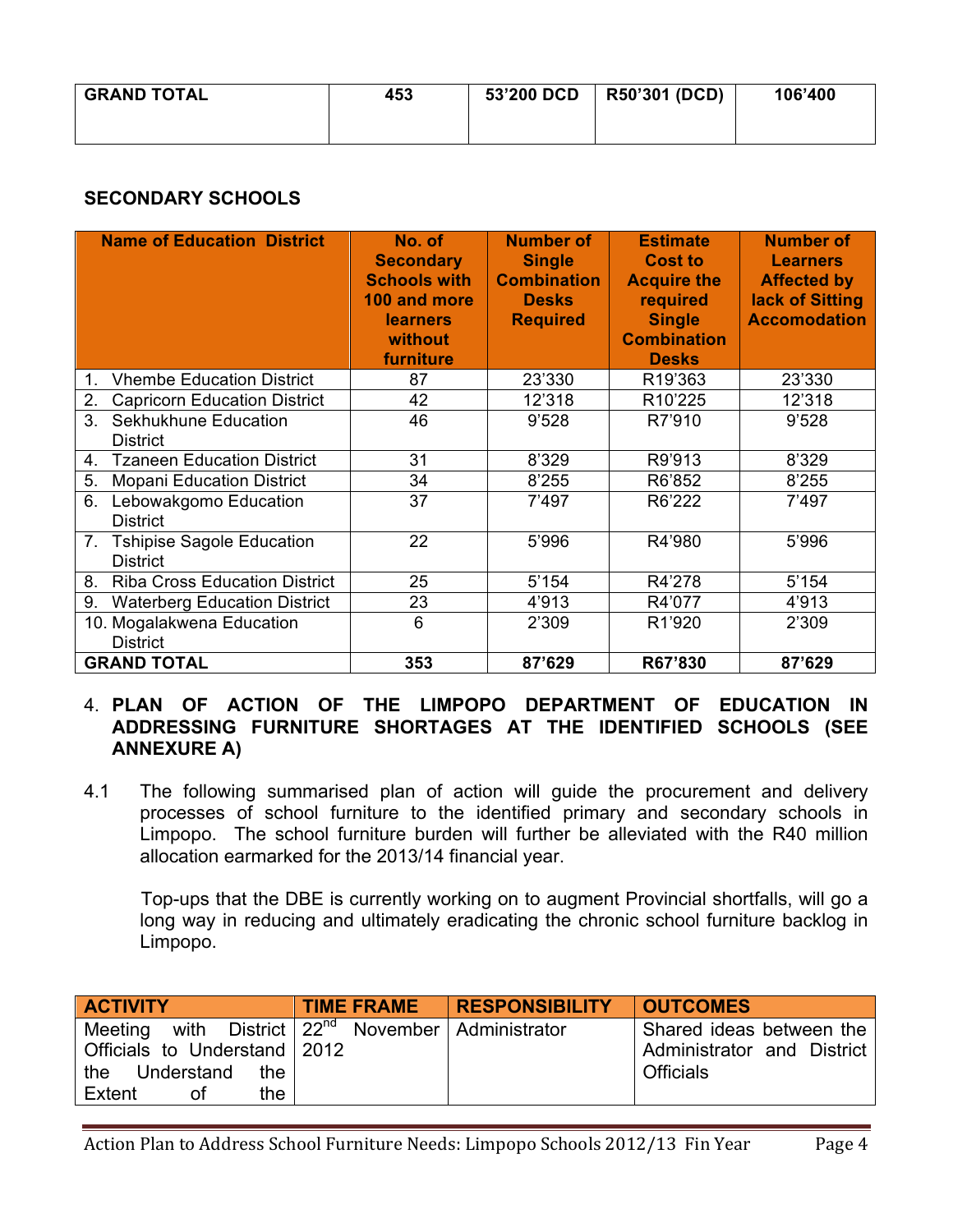| Challenge(School                                                                                                                                                           |                                                                        |                                                                    |                                                                                                                                                         |
|----------------------------------------------------------------------------------------------------------------------------------------------------------------------------|------------------------------------------------------------------------|--------------------------------------------------------------------|---------------------------------------------------------------------------------------------------------------------------------------------------------|
| furniture Shortages)                                                                                                                                                       |                                                                        |                                                                    |                                                                                                                                                         |
| with<br>Meeting<br>All<br>Limpopo Based School<br><b>Furniture Manufactures</b><br>to get their buy in the<br>urgency of the matter<br>(school<br>furniture                | 22 <sup>nd</sup><br>November<br>2012                                   | Administrator                                                      | Commitment<br>from<br>the<br>Furniture<br>School<br>manufacturers<br>work<br>to<br>the<br>together<br>with<br>Department in addressing<br>the challenge |
| provisioning)<br>of School<br>Conduction                                                                                                                                   | 23 <sup>rd</sup><br>November                                           | <b>District</b><br>Senior                                          | District School Furniture                                                                                                                               |
| Audits<br>Furniture<br><i>in</i><br><b>Districts</b>                                                                                                                       | 28 <sup>th</sup><br>to<br>November 2012                                | <b>Managers</b>                                                    | needs is available                                                                                                                                      |
| Submission of District<br>Furniture Needs to the<br>Department<br>Provincial<br>of Education                                                                               | 30 <sup>th</sup><br>By<br>November 2012                                | Senior<br><b>District</b><br>Managers                              | District School<br>Furniture<br>needs Submitted to Head<br>Office.                                                                                      |
| Capturing<br>and<br><b>Consolidation of District</b><br>School Furniture Audit<br>Reports                                                                                  | 3 <sup>rd</sup><br>December -<br>$12^{th}$<br>December<br>2012         | Matsane:<br>Rapule<br>Manager<br>Infrastructure<br>Planning (LDoE) | Consolidated<br>Provincial<br>School Furniture Backlog<br>Report                                                                                        |
| permission<br>Request<br>from Treasury for SCM<br>Deviation<br>for<br>Procurement of School<br>Furniture<br>through the<br><b>Based</b><br>Limpopo<br><b>Manufacturers</b> | 14 <sup>th</sup><br>18 <sup>th</sup><br>$\mathbf{r}$<br>December 2012  | Administrator / SCM                                                | Approval for Fast tracking<br>school furniture delivery to<br>schools                                                                                   |
| Request for quotations<br>from Limpopo School<br>furniture manufacturers                                                                                                   | $21^{st}$<br>December<br>4 <sup>th</sup><br>2012<br>to<br>January 2013 | <b>SCM</b>                                                         | school<br>Fast-tracking<br>furniture<br>delivery<br>to<br>schools                                                                                       |
| Visits<br>to School<br>Site<br><b>Furniture Manufacturers</b><br>to evaluate functionality,<br>capacity, etc.                                                              | $11^{\text{th}}$<br>$07^{\text{th}}$<br>January 2013                   | <b>SCM</b>                                                         | Quotes are evaluated to<br>determine<br>capable<br>Manufacturers                                                                                        |
| Awarding of Contracts<br>Successful School<br>to<br><b>Furniture Manufactures</b><br>in Limpopo                                                                            | 16 <sup>th</sup><br>January<br>2013                                    | Administrator                                                      | Signed Contract between<br>the<br>Administrator<br>and<br><b>Service Providers</b>                                                                      |
| of<br>School<br><b>Delivery</b>                                                                                                                                            | 30 <sup>th</sup>                                                       | <b>Service Providers</b>                                           |                                                                                                                                                         |

4.2 We trust that the approach taken by the Limpopo Department of Education, with the support and assistance from the Department of Basic Education, will fast-track the procurement and delivery of school furniture to needy schools.